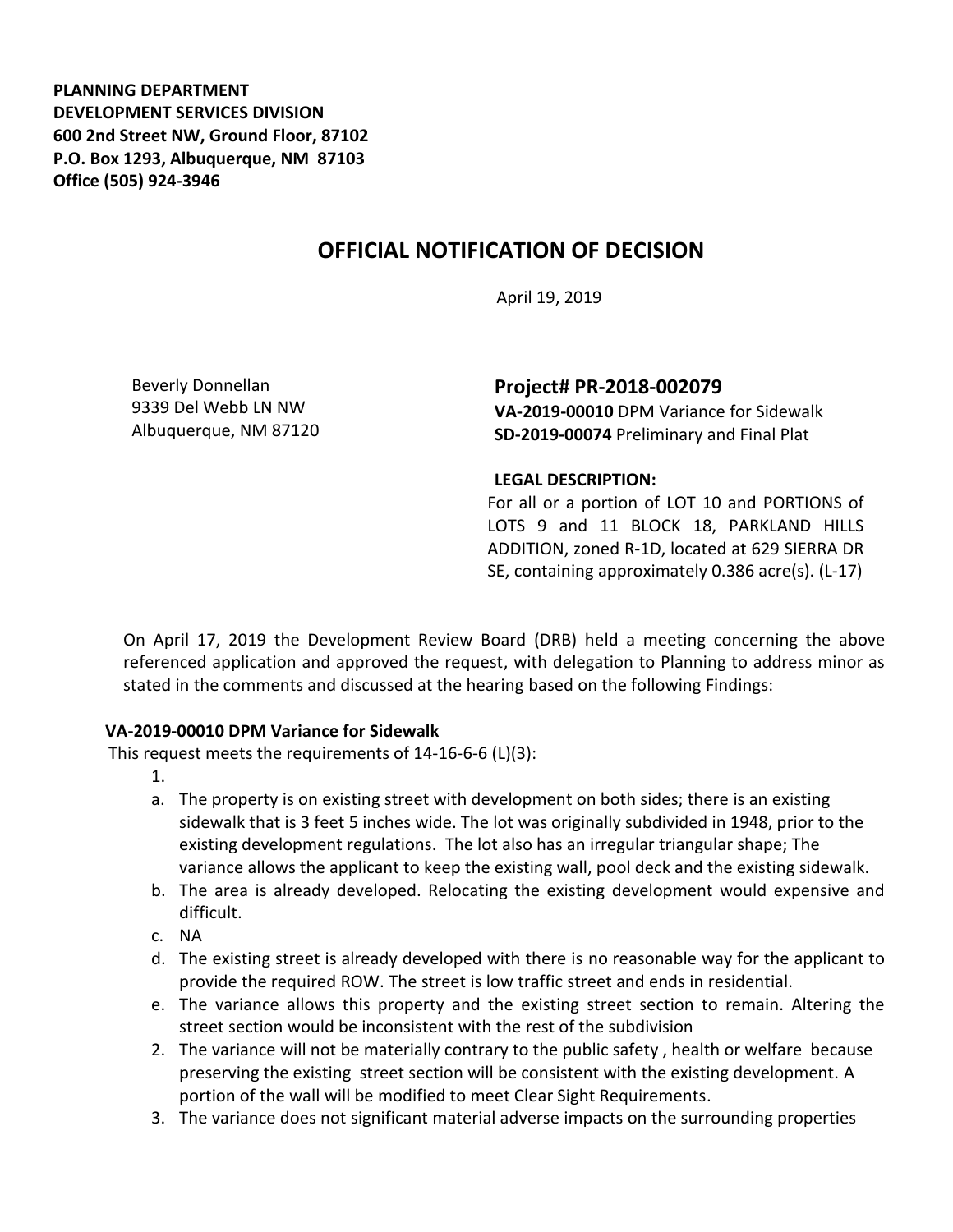## Official Notice of Decision Project # PR-2019-002079 VA -2019-00101, SD-2019-00074 April 19, 2019

Page 2 of 3

because leaving the street section as it is will match the existing street development.

- 4. The Variance will not hinder future planning, public right-of way acquisition, or the financing or building of public infrastructure improvements because the street section is existing.
- 5. The request is consistent with the goals and provisions of the City and applicable plans and policies.
- 6. The development is not within the flood plain
- 7. The variance does not undermine the intent and purpose of the IDO and applicable zone district. It allows the existing neighborhood street section to remain.
- 8. The request removes interior lot lines to create a single parcel that is developed as one residence.
- 9. The variance only allows the existing street section to remain. The applicant is not asking for any additional width.

10.

a. The area is of low-intensity land use to an extent that the normal installation of sidewalks will not contribute to the public welfare, and the absence of a sidewalk will not create a gap in an existing sidewalk system extended to 1

or more sides of the subject property or area. The existing sidewalk will remain and provide access and connections.

- b. The City's right-of-way is insufficient in width to permit the construction of a sidewalk of standard dimension and placement, but there is sufficient right-of-way to meet minimum ADA or PROWAG guidance.
- c. The adjoining sidewalks are non-standard as to width and/or location, and the Variance enables existing sidewalks to match in width.

### **SD-2019-00074 Preliminary and Final Plat**

- 1. This is a Preliminary and Final Plat to remove the interior lot lines from Lot 10-A, a portion of lot 9 and portion of lot 11, to create one .386 acre tract with an existing residence.
- 2. The request in heard concurrently with a variance to sidewalk and Right of Way width.
- 3. The request meets the minimum lot size requirement for the R-1D zone and meets the contextual standards in  $14-16-5-1(C)(2)(a)(1)(b)$ .

Conditions:

- 1. Final sign off is delegated to Planning to check for DFX file and utility signatures, Vacation number on plat as well as either a revocable permit with insurance for the existing fence currently located in the Right of Way or proof that the fence has been removed.
- 2. The applicant will obtain final sign off from Planning by **MAY 15, 2019** or the case may be scheduled for the next DRB hearing and could be denied per the DRB Rules of Procedure.

APPEAL: If you wish to appeal this decision, you must do so within 15 days of the DRB's decision or by **MAY 2, 2019.** The date of the DRB's decision is not included in the 15-day period for filing an appeal, and if the 15<sup>th</sup> day falls on a Saturday, Sunday or Holiday, the next working day is considered as the deadline for filing